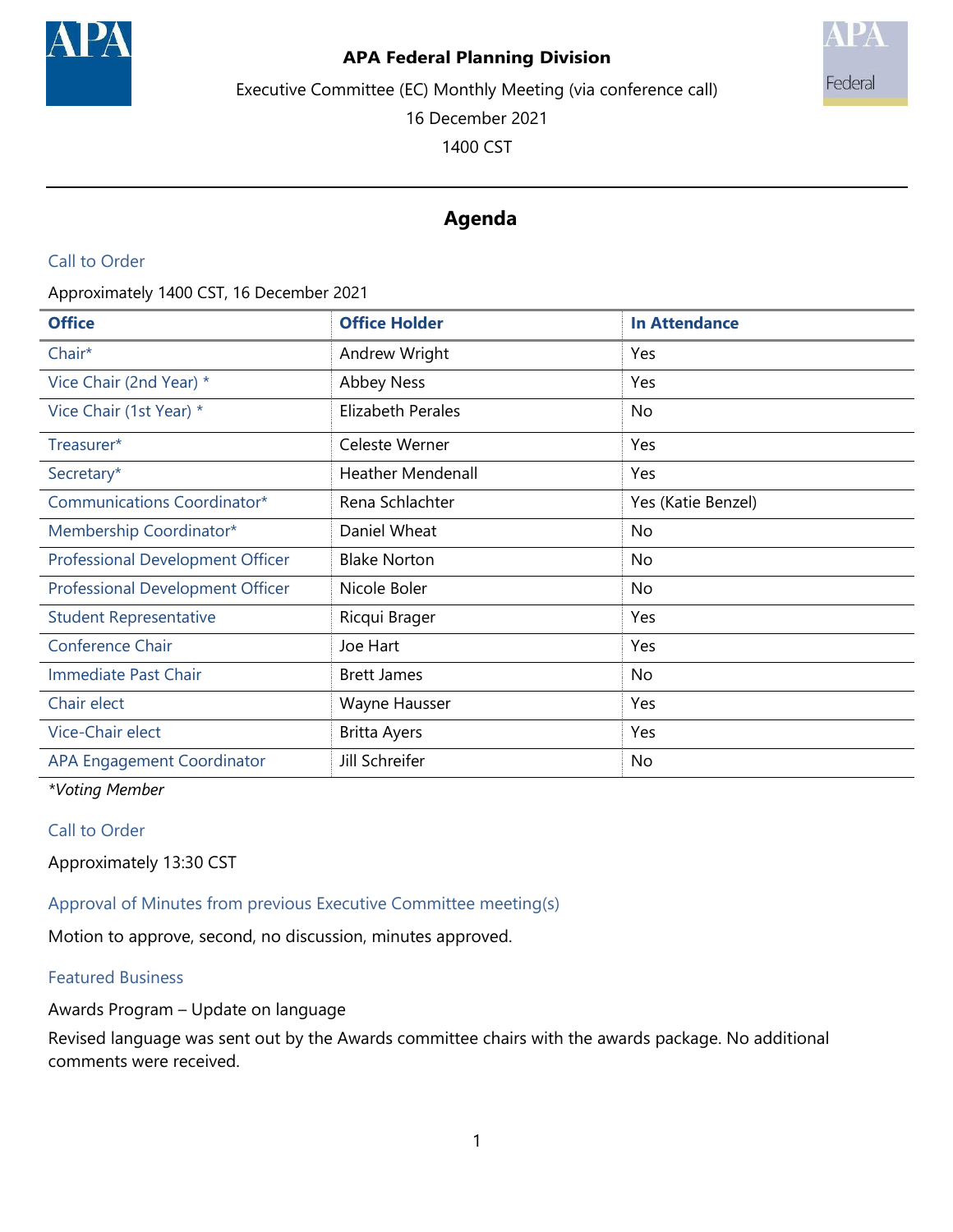



Executive Committee (EC) Monthly Meeting (via conference call)

16 December 2021

1400 CST

# Officer Reports (V=Voting, NV=Nonvoting)

# a. Chair (V)

Note: This is Andrew Wright's last meeting as EC Chair and will transition to the role of Immediate Past Chair for the next 2 years.

- i. Gratitude was expressed to all EC members and volunteers over the last 2 years.
- ii. Considerations for the new FPD EC:
	- 1. Send an eblast reminding members that Wayne and Britta are our new leaders
	- 2. Suggested that a survey be sent to members to get a sense on how many will be attending the annual workshop in Norfolk, VA. It would also be good to get an idea on if the Federal workforce travel abilities.
	- 3. Noted that asking for help can lead to opportunities. For example, the Communication Coordinator requested assistance. FPD now has a robust team of volunteers that are actively improving our social media and web presence.
	- 4. Consider reviewing the meeting time to see if it still works for the new EC members.
- iii. Other news: the scholarship awardee finally received funds.
- iv. FPD was contacted by Brian Foot, head of Urban Design and Preservation Division to see if we would we want host a joint reception.
- b. Senior Vice Chair (V)

Note: this is Abbey Ness's last meeting as Senior Vice Chair and will transition to Conference Chair for the next year.

- i. Appreciation expressed to the EC team that she has worked with for the last couple of years.
- ii. Consideration for new FPD EC:
	- 1. Look at improving our record keeping for knowledge sharing, especially as it relates to the workshop. That will help future transitions go more smoothly.
- iii. Workshop planning going very well.
- iv. Concurrence on survey regarding Annual Workshop attendance. Getting the right head count helps with food and beverage.
- c. Junior Vice Chair (V) absent
- d. Immediate Past Chair (NV) absent; see email.
- e. Conference Chair (NV) –

Note: this is Joe Hart's last meeting as Conference Chair

- i. Shout out to Andrew for his leadership over the past couple of years.
- ii. Considerations for new FPD EC:
	- 1. He was able to get APA Legal to review the workshop hotel package for us and did provide good feedback that were beneficial for the division.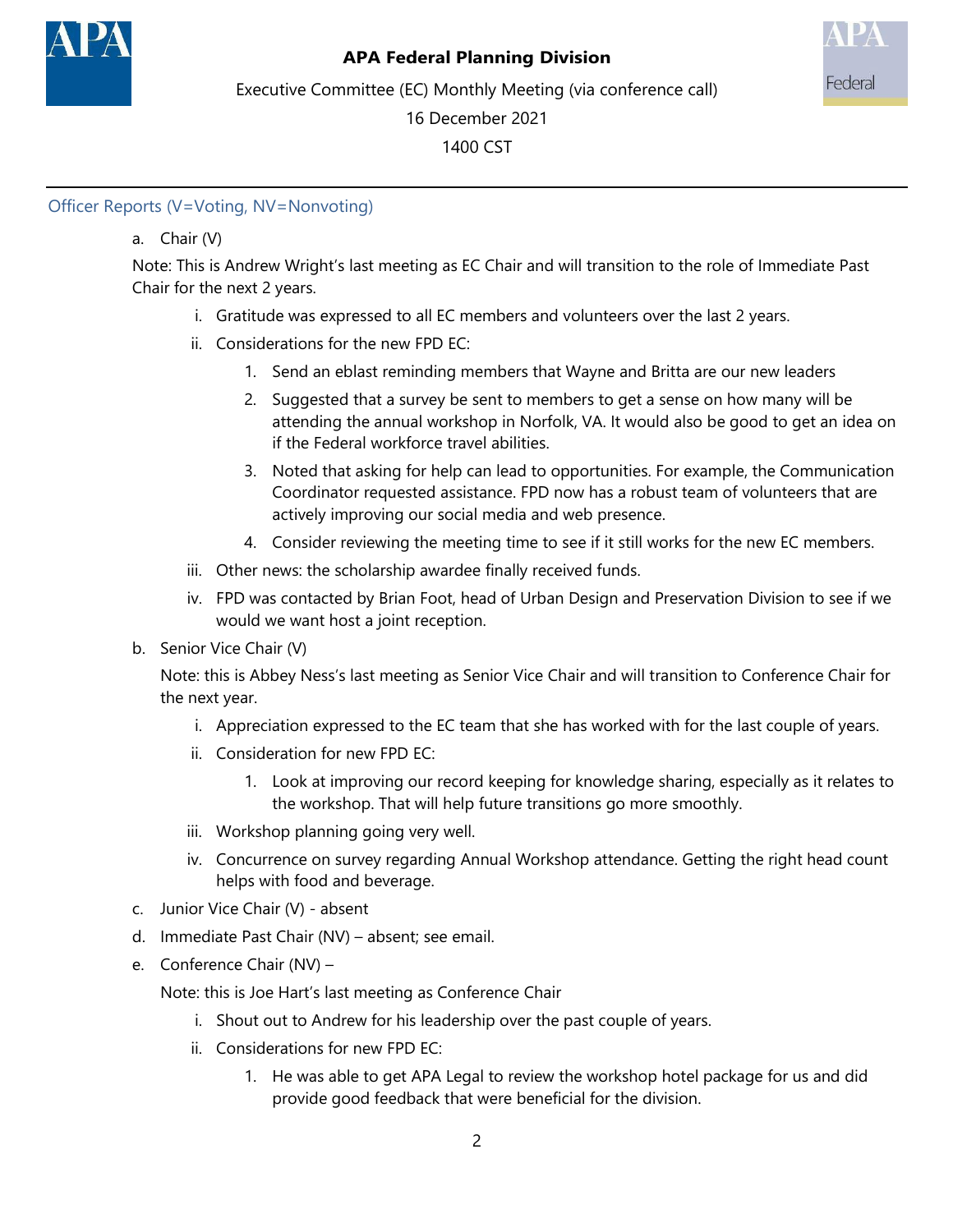



Executive Committee (EC) Monthly Meeting (via conference call)

16 December 2021

1400 CST

- f. Treasurer  $(V)$ 
	- i. The Nov 30th Cash Report states our balance is \$101,655.75
	- ii. Requested that the workshop sponsorship form include a note to make checks payable APA FPD. Senior Vice Chair agreed.
	- iii. Request that a list of sponsors and award nominations be sent to aide with cross checking the funds received. Senior Vice Chair agreed.
- g. Secretary (V) –

It noted that the FPD WebEx: it is in past PDO's name and credit card. It is paid through May of 2022 and can be used for PDO workshops. He recommends that we establish a WebEx for FPD to support EC, PDO webinars, etc.

- i. Heather volunteer to look at options.
- ii. A suggestion to share with another division was made however it was noted that scheduling conflicts could easily occur.
- h. Communications Coordinator (V) Katie Benzel filling in for Rena.
	- i. Josh Copeland is taking over the website from Heather Mendenall
	- ii. David Leonard is taking some time off and Katie Benzel is taking on the newsletter during this time.
	- iii. The FPD EC can expect a copy of the newsletter for review on Jan  $10<sup>th</sup>$ .
	- iv. Chair, webpage landing page needs to be updated. A letter and image from Wayne would be great.
- i. Membership Coordinator (V) absent, but provided an update via email:
	- i. The November roster shows 748 total members (554 paid, 194 students)
	- ii. Paid seems to be steady, but student totals are down historically.
	- iii. He will send an edited roster for MailChimp out this weekend and welcome letters will be sent out over the holidays.
- j. Professional Development Officer (NV) absent
- k. Student Representative (NV)
	- i. Thank you to the outgoing chairs and looks forward to working with the new chairs.
	- ii. Brainstorming ideas on ways to introduce students to the division and has a couple of suggestions to work through.
	- iii. Chair: Maggie Kraus is moving on, so Mike Welch will be our POC. He brings this up because we may want to reach out to APA to understand the membership numbers. Coordinating with Daniel Wheat may be a good next step.
- l. FPD APA Engagement Coordinator (NV) absent